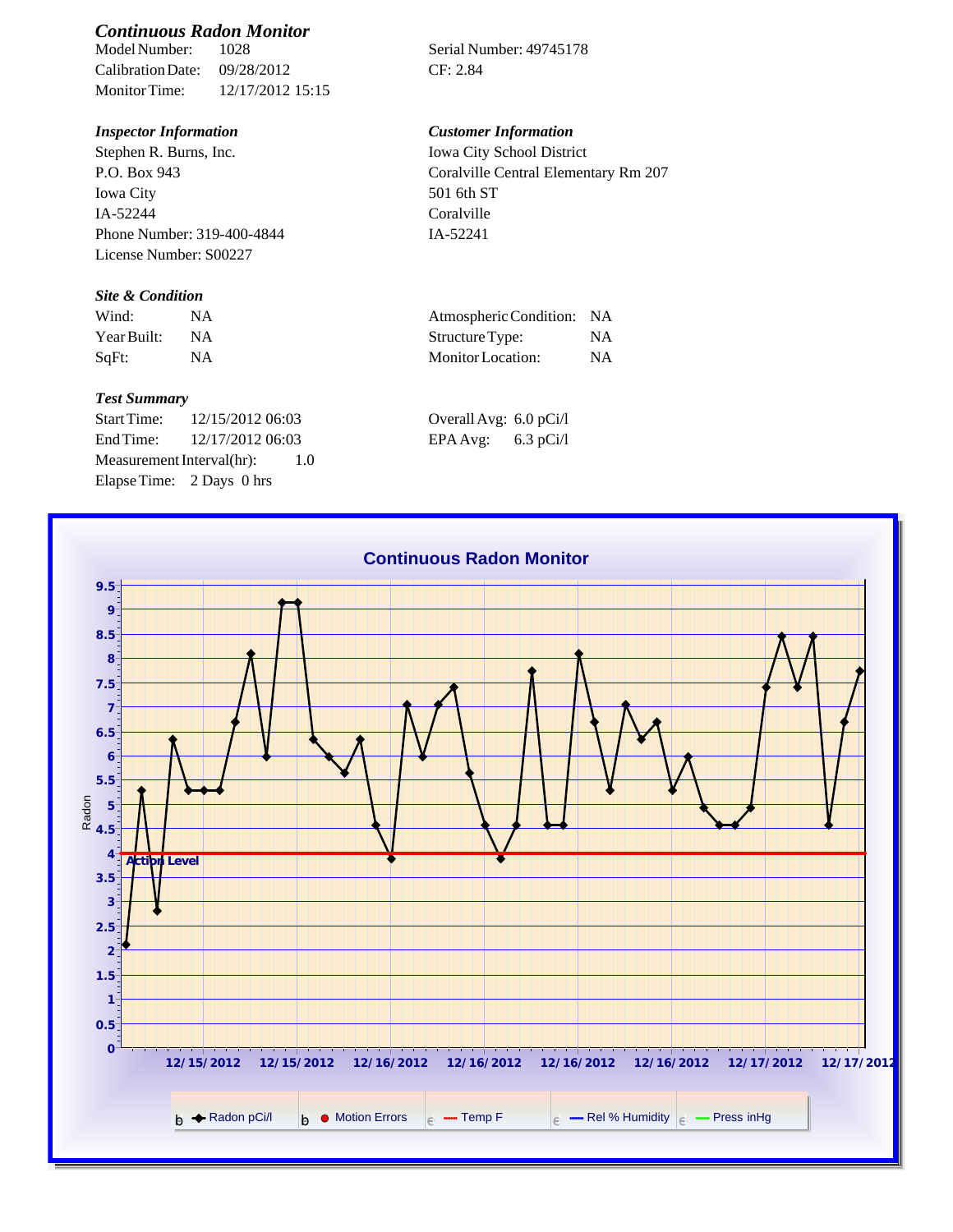| ******* | *******<br>12/15/2012 |              |
|---------|-----------------------|--------------|
| Time    | Counts                | <b>Flags</b> |
|         | pCi/l                 |              |
| 07:03   | 2.1                   |              |
| 08:03   | 5.3                   |              |
| 09:03   | 2.8                   |              |
| 10:03   | 6.3                   |              |
| 11:03   | 5.3                   |              |
| 12:03   | 5.3                   |              |
| 13:03   | 5.3                   |              |
| 14:03   | 6.7                   |              |
| 15:03   | 8.1                   |              |
| 16:03   | 6.0                   |              |
| 17:03   | 9.2                   |              |
| 18:03   | 9.2                   |              |
| 19:03   | 6.3                   |              |
| 20:03   | 6.0                   |              |
| 21:03   | 5.6                   |              |
| 22:03   | 6.3                   |              |
| 23:03   | 4.6                   |              |

| ******* | 12/16/2012 ******* |              |
|---------|--------------------|--------------|
| Time    | <b>Counts</b>      | <b>Flags</b> |
|         | pCi/l              |              |
| 00:03   | 3.9                |              |
| 01:03   | 7.0                |              |
| 02:03   | 6.0                |              |
| 03:03   | 7.0                |              |
| 04:03   | 7.4                |              |
| 05:03   | 5.6                |              |
| 06:03   | 4.6                |              |
| 07:03   | 3.9                |              |
| 08:03   | 4.6                |              |
| 09:03   | 7.7                |              |
| 10:03   | 4.6                |              |
| 11:03   | 4.6                |              |
| 12:03   | 8.1                |              |
| 13:03   | 6.7                |              |
| 14:03   | 5.3                |              |
| 15:03   | 7.0                |              |
| 16:03   | 6.3                |              |
| 17:03   | 6.7                |              |
| 18:03   | 5.3                |              |
| 19:03   | 6.0                |              |
| 20:03   | 4.9                |              |
| 21:03   | 4.6                |              |
| 22:03   | 4.6                |              |
| 23:03   | 4.9                |              |
|         |                    |              |
| ******* | 12/17/2012 ******* |              |
| Time    | <b>Counts</b>      | <b>Flags</b> |
|         | pCi/l              |              |
| 00:03   | 7.4                |              |